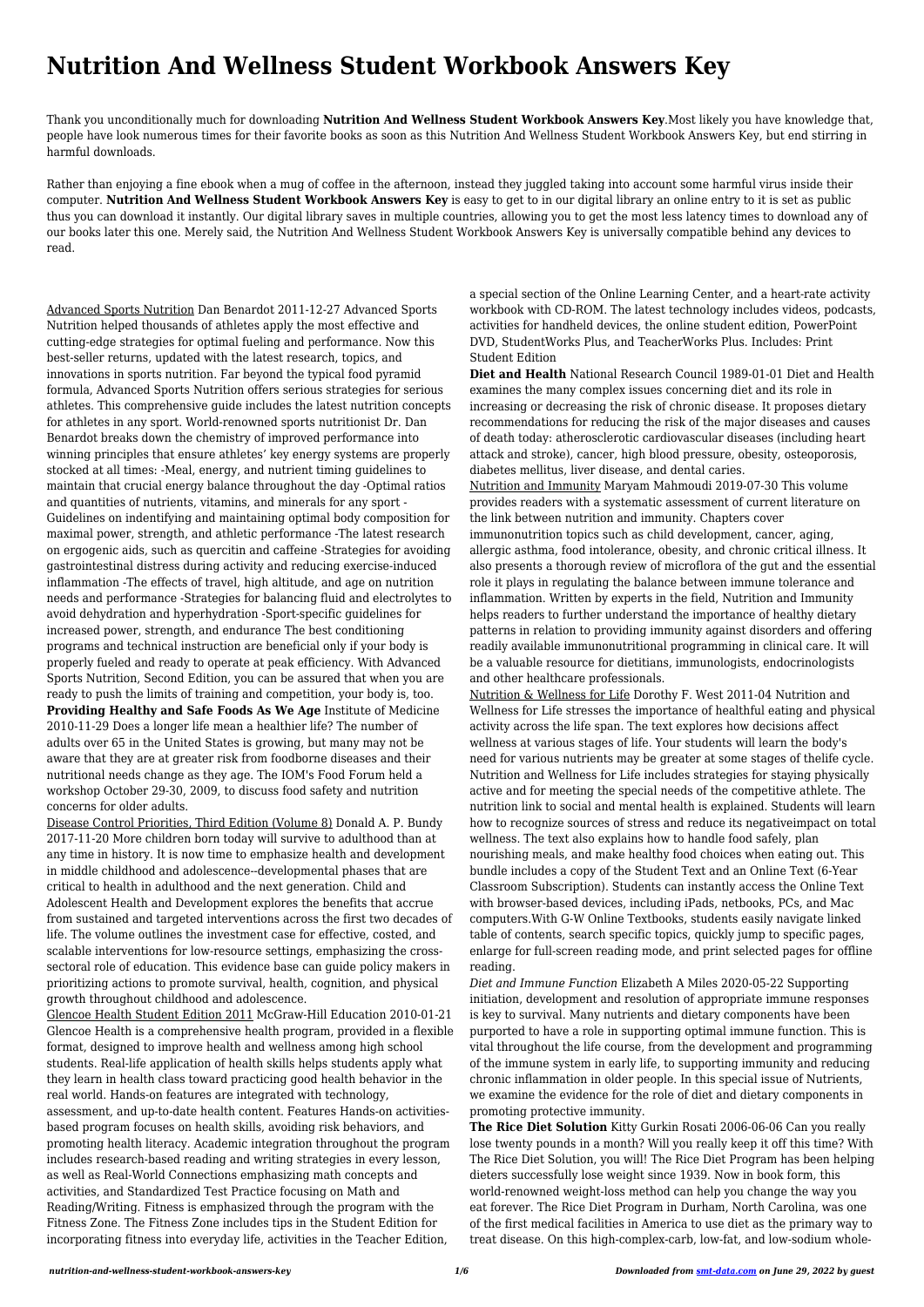foods diet, "Ricers" lose weight faster, more safely, and more effectively than people on any other diet. Men lose on average twenty-eight to thirty pounds and women on average nineteen to twenty pounds per month! The Rice Diet also detoxes your body, ridding it of excess water weight and toxins from processed foods and the environment. The program's results have been documented by extensive studies and confirmed by thousands of people who report amazing weight loss, as well as immediate improvement in such conditions as heart disease, diabetes, and hypertension. Here's how it works: The Rice Diet strictly limits salt and sodium-rich ingredients. Salt, like refined sugar, is an appetite stimulant, so when you reduce salt intake, you lose water weight and are less inclined to overeat. The Rice Diet also limits saturated fats and instead relies on carbohydrates (fruits, vegetables, grains, and beans) as the main source of nutrition. The fiber cleanses your system and satisfies you so you feel full quickly. The Rice Diet makes it easy to limit calories; when you're eating foods that truly satisfy your hunger, it's a challenge to eat 1,500 calories per day! To make it easy to follow the program, The Rice Diet Solution includes hundreds of tasty, filling, easy-to-prepare recipes—some from the Rice House kitchen, others inspired by major chefs and adapted to Rice Diet standards.

**Concepts of Fitness and Wellness** Charles B. Corbin 2004-06 Concepts of Physical Fitness & Wellness: A Comprehensive Lifestyle Approach provides readers with self-management skills necessary to adopt a healthy lifestyle. These skills will make a positive difference in one's health, fitness, and wellness through the use of activity labs and logs.

Designing and Teaching Fitness Education Courses Jayne D. Greenberg 2021-08-20 Fitness education is often overlooked for various reasons: no equipment, no weight room, large class size, or lack of professional development. Designing and Teaching Fitness Education Courses provides real solutions for all these issues. This book offers secondarylevel physical educators innovative ideas, practical answers, and guidance in implementing fitness education programming that will meet the needs of all students. Designing and Teaching Fitness Education Courses is packed with highly useful tools and resources: 211 instructional photos showing exercises and stretches that require no equipment and are easily adapted for varying abilities 18 pacing guides that form a week-by-week blueprint for implementing a semester-long fitness education course A robust online resource with all 18 pacing guides, as well as a blank template for developing your own; 139 video demonstrations of all the book's exercises and stretches; PowerPoint presentations to show in PE classes, including video demonstrations of the book's exercises and stretches; and teacher aids and student handouts, including assignments, assessments, posters, and a 12-week personal fitness plan Teachers can use the pacing guides to develop a semester-long fitness education course that can be implemented in either a traditional or block schedule. These guides offer objectives, class discussion topics, activities, assessments, and teaching strategies for each week of an 18-week semester. All topics in the guides are aligned with SHAPE America's National Standards and Grade-Level Outcomes for K–12 Physical Education. The authors guide teachers in addressing the following priorities within a fitness education course: social and emotional learning; behavior modification principles and adherence to fitness activities; social cognitive theory; classroom management; student safety; equity, diversity, and inclusion; and social justice. Designing and Teaching Fitness Education Courses also includes a detailed chapter on nutrition education written by internationally recognized sport nutritionist Lisa Dorfman, who provides teachers a wealth of information to integrate into fitness courses. Teachers will learn how to integrate a quality fitness education curriculum into any setting (rural, urban, or suburban) and any learning model (remote, hybrid, or in-person learning). Designing and Teaching Fitness Education Courses is organized into three sections: Part I presents both theoretical and practical knowledge of fitness education; its importance in a standards-based curriculum; pedagogical and content knowledge considerations; nutrition, wellness, and consumer issues; and the general components of fitness education. Part II focuses on various components of fitness education: flexibility, strength, and cardiorespiratory fitness. This part includes stretching and muscular strength and endurance workouts, illustrated with photos in the book and videos in the online resource. Part III guides readers in enabling students to participate in community fitness and activity events to support the development of lifelong fitness habits. Through Designing and Teaching Fitness Education Courses, teachers will be able to provide appropriate fitness activities that will lead to the elevated health and wellness of students

and a greater appreciation for participating in lifelong activities. Note: A code for accessing HKPropel is included with all new print books.

**Food Isn't Medicine** Joshua Wolrich 2022-05-03

**Anatomy and Physiology** J. Gordon Betts 2013-04-25 Food Nutrition & Wellness Glencoe 2008-12-09

*Wow! T.J.'s Adventures in the World of Wellness* Bonnie K. Nygard 2005 Meet the Challenge of Comprehensive Health Education in Elementary School Human Kinetics recognizes that health education may be challenging to fit into your busy schedule. That is why we developed the World of Wellness Health Education series (WOW!): -With WOW! you can deliver top-quality health education within the limited hours of the school day, promote health literacy, meet the mandates of No Child Left Behind legislation, and enhance your efforts to achieve the objectives of the overall curriculum that you work so hard to implement. -WOW! is designed to develop strong and compelling links between what students should know and what they should be able to do in the areas of reading and writing. -Finally--but no less importantly--WOW! emphasizes the importance of physical activity and nutrition throughout the health education strands. Through careful design and execution, a coordinated approach, and consideration for real students and teachers in real school settings, WOW! not only helps you meet the challenge, but does so in a way that appeals to kids of all ages. Fun. Easy. Complete. The World of Wellness Health Education series enables you to teach your students the importance of leading an active and healthy life through conceptually grounded, context-based lessons. What's even more exciting is that while your students are learning, they'll become acquainted with a very special group of friends who will take them on a wellness journey throughout the school year. Ruby, Cody, T.J., Sydney, and others will help your students learn about health while strengthening their abilities in reading, writing, and other cross-curricular topics. WOW! functions as a group of kits- without the cost of a kit! Ancillaries other publishers might make you pay extra for are included with the teacher's guides for each level of the WOW! series at a very affordable price. Plus, few supplies are need for delivering the dynamic lessons found in WOW!, and the few little things you might need for activities or demonstrations are inexpensive and easily found in a school or discount store. That means that you can deliver WOW! content expertly, smoothly, and affordably with very little prep time! Coordinated School Health Connections Today's child needs an updated, multifaceted approach in order to achieve health literacy, or the ability to make choices that will enhance personal health and wellbeing now and in the future. For many years, the Centers for Disease Control and Prevention (CDC) have promoted the key to children's health and well-being through their Coordinated School Health Model. This model encompasses eight interactive areas: -Health education -Physical education -Health services -Nutrition services -Counseling, psychological, and social services -Healthy school environment -Health promotion for staff -Family and community involvement WOW! Delivers Coordinated School Health With concern rapidly growing about childhood obesity, inactivity, and other health risks such as type 2 diabetes, states and municipalities are now responding by passing laws requiring coordinated school health. The WOW! Health Education series meets these needs by providing the four components that are most frequently required: -Health education core content meeting the relevant national standards -Physical education helping students meet the national standards -Parent involvement newsletters provided per unit and per grade level, in both English and Spanish -Nutrition education and services for students and parents alike. Professional development opportunities are available through the authors to support each essential component. This Is How WOW! Works Each level of The World of Wellness Health Education series consists of the following: -a teacher's guide -a teacher's resource CD-ROM -a student book that corresponds to the students' levels For kindergarten students, the student book is a big book, a large colorful book for the teacher to read to the group; first- through fifth-grade students have their own books. In addition, an abridged first-grade student book is available in big book format. Color Coding Across the series, kindergarten through fifth grade, WOW! uses a color-coded system to denote grade levels. This allows you the additional flexibility of using a lower level to meet the needs of students with academic challenges or a higher level to challenge gifted students. In today's world of tight budgets and increasing demands on school resources, rest assured that the WOW! student books are not intended to be used as workbooks. Rather, they are meant to last multiple years while still being cost-effective. This complies with the directives of most school districts not to purchase student consumables. Eat Healthy, Be Active Community Workshops: Based on the Dietary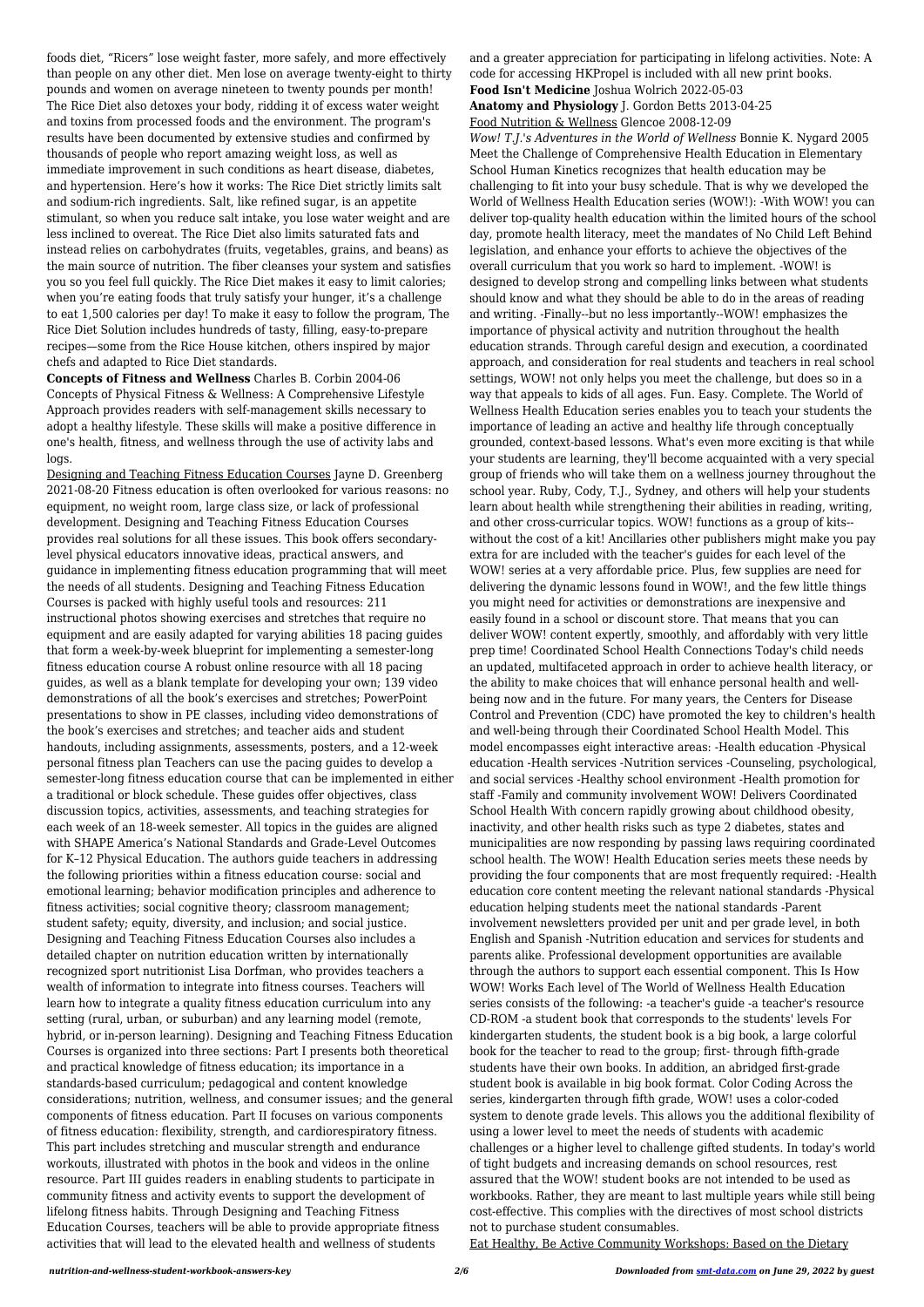Guidelines for Americans 2010 and 2008 Physical Activity Guidelines for Americans Health and Human Services Dept (U S ) 2012-11 NOTE: NO FURTHER DISCOUNT FOR THIS PRINT PRODUCT --OVERSTOCK SALE- - Significantly reduced list price Six one-hour workshops were developed, based on the Dietary Guidelines for Americans, 2010 and 2008 Physical Activity Guidelines for Americans. Each workshop includes a lesson plan, learning objectives, talking points, hands-on activities, videos, and handouts. The workshops are designed for community educators, health promoters, dietitians/nutritionists, cooperative extension agents, and others to teach to adults in a wide variety of community settings. Other related products El Camino Hacia una Vida Saludable Basada en las Guias Alimenticias para los Estadounidenses = The Road to a Healthy Life Based on the Dietary Guidelines for Americans (Bilingual Spanish and English) can be found here: https:

//bookstore.gpo.gov/products/sku/017-001-00564-9 Healthy People 2010, Midcourse Review can be found here: https:

//bookstore.gpo.gov/products/sku/017-001-00563-1 Dietary Guidelines for Americans, 2010 can be found here: https:

//bookstore.gpo.gov/products/sku/001-000-04747-7 Living a Balanced Life With Diabetes: A Toolkit Addressing Psychosocial Issues for American Indian and Alaska Native Populations (Kit) can be found here: https: //bookstore.gpo.gov/products/sku/017-023-00226-1 Understanding Normal and Clinical Nutrition Sharon Rady Rolfes 2016-12-05 UNDERSTANDING NORMAL AND CLINICAL NUTRITION, 11e, explores the latest approaches to nutrition and nutritional therapy, along with their practical applications. Starting with normal nutrition, chapters introduce nutrients and their physiological impacts, as well as recommended guidelines for good health and preventing disease. Later chapters explore clinical nutrition, including pathophysiology and dietary changes for treating a variety of medical conditions. Known for its easily digestible narrative, UNDERSTANDING NORMAL AND CLINICAL NUTRITION, 11e, also presents features that help you use nutrition concepts from the chapters to improve your own health or prepare for a clinical career. In-book features add to your skills and understanding with step-by-step "How To" discussions, case studies, end-of-chapter questions, and "Highlight" sections that depict the world of nutrition through a provocative lens. Important Notice: Media content referenced within the product description or the product text may not be available in the ebook version.

Nutrition, Food, and Fitness Dorothy F. West 2004-01 Stresses the importance of healthful eating and regular physical activity as permanent lifestyle habits rather than short-term programs.

*Disease Control Priorities in Developing Countries* Dean T. Jamison 2006-04-02 Based on careful analysis of burden of disease and the costs ofinterventions, this second edition of 'Disease Control Priorities in Developing Countries, 2nd edition' highlights achievable priorities; measures progresstoward providing efficient, equitable care; promotes cost-effectiveinterventions to targeted populations; and encourages integrated effortsto optimize health. Nearly 500 experts - scientists, epidemiologists, health economists,academicians, and public health practitioners - from around the worldcontributed to the data sources and methodologies, and identifiedchallenges and priorities, resulting in this integrated, comprehensivereference volume on the state of health in developing countries.

*Wow! Sydney Travels Through the World of Wellness* Bonnie K. Nygard 2005 Meet the Challenge of Comprehensive Health Education in Elementary School Human Kinetics recognizes that health education may be challenging to fit into your busy schedule. That is why we developed the World of Wellness Health Education series (WOW!): -With WOW! you can deliver top-quality health education within the limited hours of the school day, promote health literacy, meet the mandates of No Child Left Behind legislation, and enhance your efforts to achieve the objectives of the overall curriculum that you work so hard to implement. -WOW! is designed to develop strong and compelling links between what students should know and what they should be able to do in the areas of reading and writing. -Finally--but no less importantly--WOW! emphasizes the importance of physical activity and nutrition throughout the health education strands. Through careful design and execution, a coordinated approach, and consideration for real students and teachers in real school settings, WOW! not only helps you meet the challenge, but does so in a way that appeals to kids of all ages. Fun. Easy. Complete. The World of Wellness Health Education series enables you to teach your students the importance of leading an active and healthy life through conceptually grounded, context-based lessons. What's even more exciting is that while your students are learning, they'll become acquainted with a very special

group of friends who will take them on a wellness journey throughout the school year. Ruby, Cody, T.J., Sydney, and others will help your students learn about health while strengthening their abilities in reading, writing, and other cross-curricular topics. WOW! functions as a group of kits- without the cost of a kit! Ancillaries other publishers might make you pay extra for are included with the teacher's guides for each level of the WOW! series at a very affordable price. Plus, few supplies are need for delivering the dynamic lessons found in WOW!, and the few little things you might need for activities or demonstrations are inexpensive and easily found in a school or discount store. That means that you can deliver WOW! content expertly, smoothly, and affordably with very little prep time! Coordinated School Health Connections Today's child needs an updated, multifaceted approach in order to achieve health literacy, or the ability to make choices that will enhance personal health and wellbeing now and in the future. For many years, the Centers for Disease Control and Prevention (CDC) have promoted the key to children's health and well-being through their Coordinated School Health Model. This model encompasses eight interactive areas: -Health education -Physical education -Health services -Nutrition services -Counseling, psychological, and social services -Healthy school environment -Health promotion for staff -Family and community involvement WOW! Delivers Coordinated School Health With concern rapidly growing about childhood obesity, inactivity, and other health risks such as type 2 diabetes, states and municipalities are now responding by passing laws requiring coordinated school health. The WOW! Health Education series meets these needs by providing the four components that are most frequently required: -Health education core content meeting the relevant national standards -Physical education helping students meet the national standards -Parent involvement newsletters provided per unit and per grade level, in both English and Spanish -Nutrition education and services for students and parents alike. Professional development opportunities are available through the authors to support each essential component. This Is How WOW! Works Each level of The World of Wellness Health Education series consists of the following: -a teacher's guide -a teacher's resource CD-ROM -a student book that corresponds to the students' levels For kindergarten students, the student book is a big book, a large colorful book for the teacher to read to the group; first- through fifth-grade students have their own books. In addition, an abridged first-grade student book is available in big book format. Color Coding Across the series, kindergarten through fifth grade, WOW! uses a color-coded system to denote grade levels. This allows you the additional flexibility of using a lower level to meet the needs of students with academic challenges or a higher level to challenge gifted students. In today's world of tight budgets and increasing demands on school resources, rest assured that the WOW! student books are not intended to be used as workbooks. Rather, they are meant to last multiple years while still being cost-effective. This complies with the directives of most school districts not to purchase student consumables.

Health, Wellness, and Physical Fitness, Grades 5 - 8 Don Blattner 2013-01-02 Health, Wellness, and Physical Fitness is designed to teach students everything they need to know to make informed decisions for a lifetime of wellness. Aligned to Common Core State Standards, the activities in this workbook teach students about heredity, exercise, and nutrition, as well as tobacco, illegal drugs, mental health, and becoming a wise consumer. Self-assessments, real-world situations, games, puzzles, and quizzes reinforce these important lessons while also building strong, independent learners.

**Health and Physical Education for Elementary Classroom Teachers** Retta R. Evans 2021-02-23 "This reference text is based on national standards for health and physical education. It provides elementary school teachers with information they can use to integrate health and PE subjects into their classroom curriculum"-- 8 Wise Ways: To A Healthy Happier Mind Kim Rutherford 2021-05-06 One in four people will experience a mental health problem of some kind each year 8 Wise Ways for a Happier Healthier Mind is a mental health and wellness guide relevant for modern life. It introduces the 8Wise(TM) method for developing optimal mental health and wellbeing in a complete manual and workbook. With an inspired approach to 'Prevention is better than cure', it provides a treatment plan for both the one in four' experiencing mental health problems and also the 'other three' as a prevention tool. This is an essential guide for anyone experiencing life-changing events, challenges and traumas, who want to protect their long term mental health through a simple yet effective approach. The 8Wise(TM) method is accessible for people who are very busy and often find they have little time to spend on themselves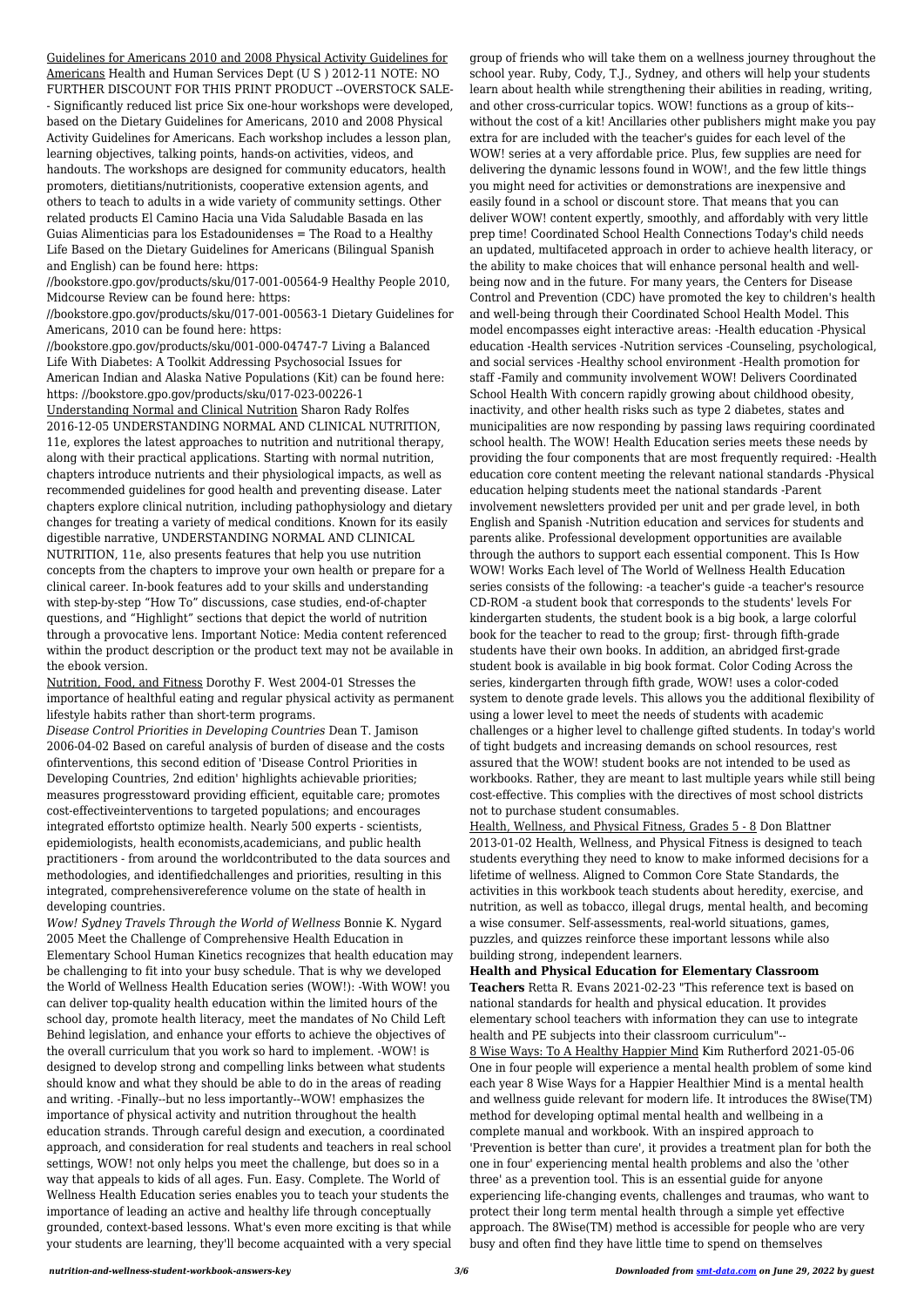*Visualizing Nutrition* Mary B. Grosvenor 2009-11-16 This comprehensive book provides nutritionists with an easy-to-understand overview of key concepts in the field. The material is presented along with vivid images from the National Geographic Society, illustrations, and diagrams. Numerous pedagogical features are integrated throughout the chapters, including Health and Disease, Wellness, and Making Sense of the Information that make the material easier to understand. By following a visual approach, nutritionists will quickly learn the material in an engaging way.

**Practical Applications in Sports Nutrition** Heather Hedrick Fink 2013-11-25 Revised and updated to keep pace with the growing changes in the field, the Fourth Edition of Practical Applications in Sports Nutrition provides students and practitioners with the latest sports nutrition information and dietary practices, and prepares them to assist athletes and fitness enthusiasts in achieving their personal performance goals. Early chapters provide an introduction to sports nutrition and give a thorough explanation of macronutrients, micronutrients, and water and their relation to athletic performance. Later chapters focus on the practical and applied aspects of sports nutrition including behavior change through consultations and weight management. Chapter 15 targets the unique nutrition requirements of special populations such as athletes who are pregnant, vegetarian, or have chronic diseases. The text concludes with a chapter dedicated to helping readers discover the pathway to becoming a sports dietitian through education and experience. New to the Fourth Edition: New discussion of sports nutritionists as evidence-based practitioners Current MyPlate food group recommendations Revised discussion of the relationship between current body weight and carbohydrate intake, as well as the types and the amounts of carbohydrates that should be consumed during exercise New Food For Thought callouts identify related material in Sports Nutrition Workbook and Assessments Updated statistics, guidelines, and regulations found throughout the text, including obesity statistics, carbohydrate intake and vitamin needs."

Educating the Student Body Institute of Medicine 2013-11-30 Physical inactivity is a key determinant of health across the lifespan. A lack of activity increases the risk of heart disease, colon and breast cancer, diabetes mellitus, hypertension, osteoporosis, anxiety and depression and others diseases. Emerging literature has suggested that in terms of mortality, the global population health burden of physical inactivity approaches that of cigarette smoking. The prevalence and substantial disease risk associated with physical inactivity has been described as a pandemic. The prevalence, health impact, and evidence of changeability all have resulted in calls for action to increase physical activity across the lifespan. In response to the need to find ways to make physical activity a health priority for youth, the Institute of Medicine's Committee on Physical Activity and Physical Education in the School Environment was formed. Its purpose was to review the current status of physical activity and physical education in the school environment, including before, during, and after school, and examine the influences of physical activity and physical education on the short and long term physical, cognitive and brain, and psychosocial health and development of children and adolescents. Educating the Student Body makes recommendations about approaches for strengthening and improving programs and policies for physical activity and physical education in the school environment. This report lays out a set of guiding principles to guide its work on these tasks. These included: recognizing the benefits of instilling life-long physical activity habits in children; the value of using systems thinking in improving physical activity and physical education in the school environment; the recognition of current disparities in opportunities and the need to achieve equity in physical activity and physical education; the importance of considering all types of school environments; the need to take into consideration the diversity of students as recommendations are developed. This report will be of interest to local and national policymakers, school officials, teachers, and the education community, researchers, professional organizations, and parents interested in physical activity, physical education, and health for school-aged children and adolescents. **Nutrition for Health, Fitness, & Sport** Melvin H. Williams 1999 **Health and Wellness for Life** Human Kinetics (Organization) 2009 Chap. 1: Introduction to Health and Wellness. Chap. 2: Principles of Physical Fitness. Chap. 3: Nutrition Basics. Chap. 4: Weight Management. Chap. 5: Mental Health. Chap. 6: Managing Stress. Chap. 7: Intimate Relationships and Sexuality. Chap. 8: Reproductive Choices. Chap. 9: Pregnancy and Childbirth. Chap. 10: Infectious Diseases and Sexually Transmitted Diseases. Chap. 11: Chronic Diseases. Chap. 12:

First Aid and Injury Prevention. Chap. 13: Consumer Health and Alternative Medicine. Chap. 14: Environmental Health. Chap. 15: Substance Use and Abuse. Chap. 16: Healthy Aging. Chap. 17: Wellness Throughout Life.

**Nutrition & Wellness for Life** Dorothy F. West Ph. D. 2011-09 *Food at Work* Christopher Wanjek 2005 This volume establishes a clear link between good nutrition and high productivity. It demonstrates that ensuring that workers have access to nutritious, safe and affordable food, an adequate meal break and decent conditions for eating is not only socially important and economically viable but a profitable business practice too. Through case studies from a variety of enterprises in 28 industrialized and developing countries, the book offers valuable and practical food solutions which can be adapted to workplaces of different sizes and with different budgets. It also addresses an often-overlooked issue in nutrition: access to clean drinking water. Relevant laws, regulations and guides pertaining to meal breaks and workplace nutrition are also highlighted in this volume, and an extensive section containing checklists and other useful resources for unions, employers and governments is included.

**Fitness for Life Canada With Web Resources** Guy Le Masurier 2017-01-17 Fitness for Life Canada: Preparing Teens for Healthy, Active Lifestyles is the only health and fitness education program backed by research and focused on shifting teens from dependence to independence when it comes to lifelong healthy lifestyles. Through Fitness for Life Canada, students are engaged in the process of personal program planning for a variety of health behaviours including physical activity, fitness, and health eating. This evidence-based and standardsbased program follows a pedagogically sound scope and sequence to enhance student learning and progress and presents the science of healthy living at age-appropriate levels. Research clearly demonstrates that active and healthy adults use a variety of self-management skills to maintain their positive behaviours. Fitness for Life Canada helps students develop numerous self-management skills—such as selfassessment, self-monitoring, goal setting, finding social support, overcoming barriers, and managing time—to prepare them to independently engage in healthy lifestyles. Students also learn to engage in community physical activity opportunities, with national sport and health organizations, and with technology that supports healthy lifestyles. Through Fitness for Life Canada, students explore these aspects: The foundations of active and healthy living, including adopting healthy lifestyles and self-management skills and setting goals and planning personal programs Learning the basics for lifelong activity and health, including engaging in smart and safe physical activity, knowing how much activity is enough, and understanding healthy eating Beginning activity and building fitness, including participating in moderate- and vigorous-intensity physical activity and developing cardiorespiratory endurance Building muscle fitness and flexibility, including understanding muscle fitness applications and ergogenic aids Maintaining a healthy lifestyle, including achieving a healthy body composition, choosing nutritious foods, and making good consumer choices Creating positive and healthy experiences, including managing stress, developing lifelong leadership skills, understanding reproductive and sexual wellness, and making wise choices regarding alcohol, drugs, and tobacco Fitness for Life Canada has extensive teacher resources with more than 100 lesson plans (classroom and activity based) that provide teachers with numerous options for student assessment and opportunities to demonstrate evidence of student learning (e.g., quizzes, tests, worksheets, student demonstrations, student projects). Teachers can integrate the program with existing curricula or deliver it as a standalone program. They can also apply our Fitness Club approach to deliver fitness education to large numbers of students using multiple activity areas. Teacher Ancillaries are available free with the adoption and purchase of a class set of the student text. Special Features in Chapters and Units Every chapter in the student text features two classroom lessons, one feature that engages students with prominent Canadian sport organizations and health organizations, and a chapter review. The book devotes multiple lessons to personal program planning, implementation, and evaluation. Go to Sample Content to view sample page layouts that show these special features. Each unit offers a Consumer Corner feature. The teacher web resources feature the same chapter content as the student text plus three physical activity lessons per chapter that help students apply what they've learned from the classroom lessons. In addition, the chapters have a series of other prominent features: Lesson objectives direct student learning. Lesson vocabulary helps students understand multiple uses of words (definitions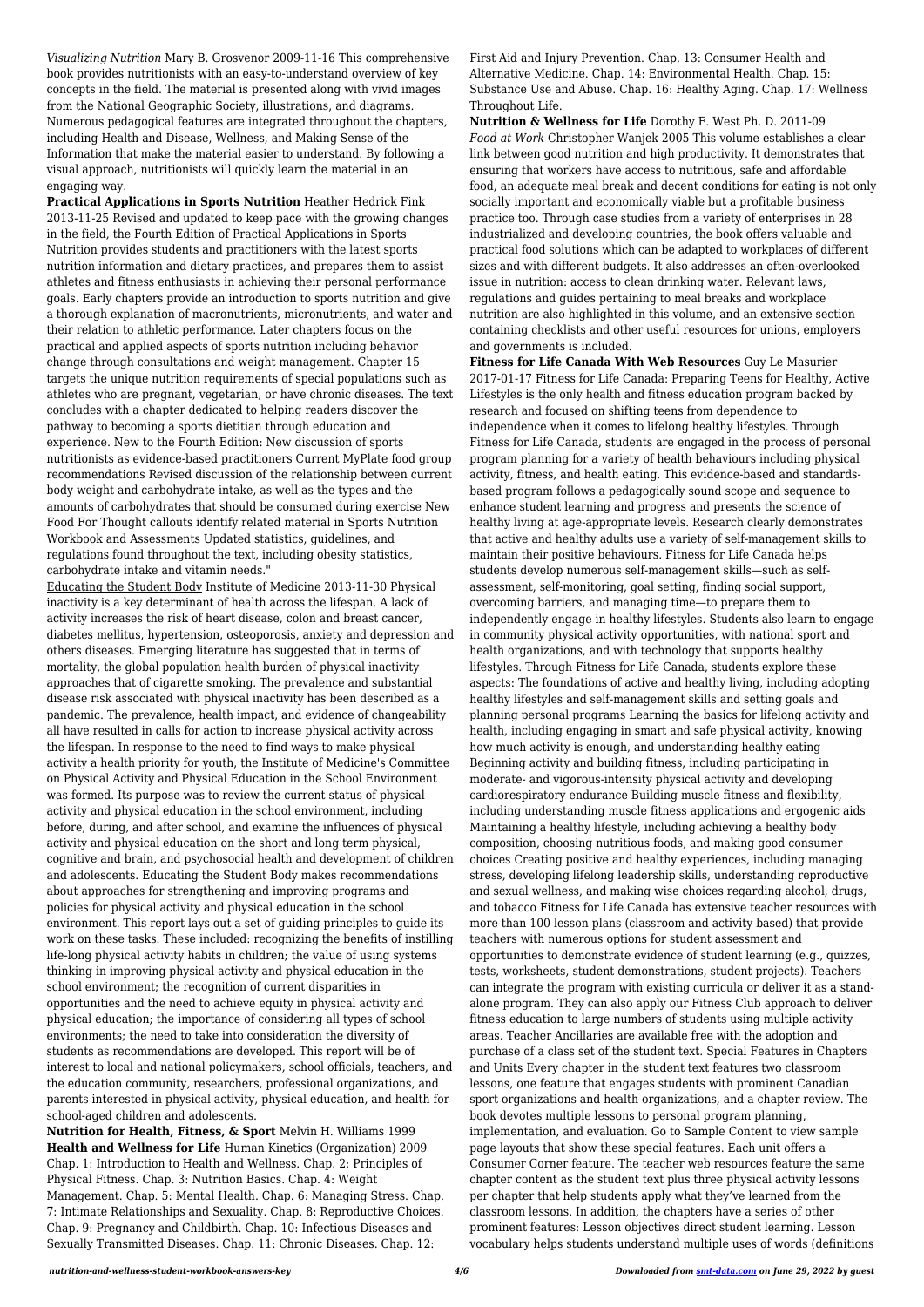in glossary and online). Art includes a version of the physical activity pyramid for teens. Photos and design give the chapters a refreshing student-friendly look with its dynamic four-color design. Muscle art identifies the muscles used in each exercise. Fit Facts give quick information about relevant topics. Quotes from famous people reveal their thoughts on fitness, health, and wellness. Fitness Technology offers opportunities for students to use and study technology. Science in Action provides in-depth coverage of innovations in fitness, health, and wellness. Self-Assessment allows students to evaluate their fitness, health, and wellness as the first step in personal planning for improvement. Taking Charge and Self-Management allow students to learn self-management skills for adopting healthy behaviors and interacting with other students to solve problems encountered by hypothetical teens. Taking Action features activities that are supported by the lesson plans. Consumer Corner helps students become good consumers of information on fitness, health, and wellness as they learn how to separate fact from fiction. Web-Based Resources Fitness for Life Canada provides physical educators with numerous delivery and assessment options in health and physical education. Specifically, the program has more than 100 detailed activity- and classroom-based lesson plans that can be delivered out of the box for beginner teachers and are modifiable for experienced teachers. The lesson plans are supported with assessment and teaching materials such as worksheets, activity cards, PowerPoint slides, quizzes, chapter and unit tests, an online test bank, portfolios (including digital), demonstrations (live, video, and pictures), journals and reflections (written and video), class presentations and video presentations, and supplemental project ideas. For students, web resources are included with each student text and feature the following: Video clips that demonstrate the self-assessments in each chapter Video clips that demonstrate the exercise in selected chapters Worksheets without answers Review questions from the text presented in an interactive format so students can check their level of understanding Expanded discussions of topics marked by web icons in the text Vocabulary terms with definitions Teacher web resources are available free with any class set purchase and include the following: An introduction that describes the body of knowledge and pedagogical foundations behind Fitness for Life Canada as well as the evidence supporting its effectiveness Daily lesson plans, including five lessons per chapter: two classroom plans and three activity plans Worksheets with answers Premade chapter and unit quizzes with answers Activity cards and task cards Presentation package of slides with the key points for each lesson A test bank that teachers can use to make their own quizzes if they prefer SummaryFitness for Life Canada develops higher-order physical literacy knowledge and skills that help students become active and healthy adults. Fitness for Life Canada focuses on developing students' knowledge of health and health-related fitness concepts, training principles, and personal physical activity and fitness program planning. That knowledge is combined with numerous self-management skills that are critical for maintaining physical activity, healthy eating, and general health behaviours. In short, Fitness for Life Canada enhances engagement, learning, and assessment while paving the way to a healthy lifestyle throughout the life span.

**Nutritional Foundations and Clinical Applications - E-Book** Michele Grodner 2021-10-02 Master the nurse's role in therapeutic nutrition and in teaching dietary health! Nutritional Foundations and Clinical Applications: A Nursing Approach, 8th Edition describes nutritional healing and wellness from the nurse's perspective. It covers dietary guidelines with a humanistic, personal touch, using first-hand accounts to show how nutrition principles apply to patients in real-world practice. This edition is updated with the most current guidelines and the latest research on nutrition. Written by noted educators Michele Grodner, Sylvia Escott-Stump, and Suzie Dorner, this leading nutrition text promotes healthy diets and shows how nutrition may be used in treating and controlling diseases and disorders. Applying Content Knowledge and Critical Thinking: Clinical Applications case studies help you apply nutrition principles to real-world practice situations. Personal Perspective box in each chapter offers a firsthand account of the ways in which nutrition affects patients' lives, demonstrating the personal touch for which this book is known. Teaching Tool boxes include strategies for providing nutrition counseling to patients. The Nursing Approach boxes analyze a realistic nutritional case study according to the nursing process. Social Issue boxes show how ethical, social, and community concerns can influence health and wellness. Health Debate boxes address the nurse's response to differing opinions or controversies about food, nutrition, and health concerns. Cultural Considerations boxes show

how to understand and respect the food and health customs of specific ethnic groups. Key terms and a glossary make it easy to learn key vocabulary and concepts. NEW! Nursing Approach sections include Next Generation NCLEX® terminology as well as single-episode cases and questions, with answers on the Evolve website.

Resources in Education 1998

How to Be Well Frank Lipman 2018 From celebrity health guru, integrative medicine specialist, and NYT bestselling author of The New Health Rules Dr. Frank Lipman, a holistic manual for everything you need to know to "be well" -how to eat, exercise, sleep better, reduce stress and be happy.

**Fitness for Life** Charles B. Corbin 2014-03-25 Fitness for Life is a comprehensive fitness education program that helps students take responsibility for their own activity, fitness, and health. Through Fitness for Life, students are prepared to be physically active and healthy throughout their adult lives. This evidence-based and standards-based program follows a pedagogically sound scope and sequence to enhance student learning and progress. What's new in the Sixth Edition New to this book are three chapters (Strategies for Active Living, The Science of Active Living, and Lifelong Activity) that will help students transition from being active in school to sustaining the skills and motivation to remain active and fit for their lifetime. These chapters reinforce the Stairway to Lifetime Fitness concept, created by author Chuck Corbin, to serve as a guide for physical education standards nationwide. Some specifics include the following: · The New Physical Activity Pyramid for teens · Photos and art to illustrate concepts and engage students · Video that illustrates self-assessments and exercises · Information about the sciences on which physical education and fitness education are based · Information on scientific analysis of human movement using biomechanical principles · Information on simplified scientific method for use in decision making · Web icons and content · Technology features encouraging application as well as understanding · Science in Action feature that provides in-depth coverage of fitness, health, and wellness innovations · Exercise photos with art illustrating the muscles used · Taking Action feature that applies concepts and principles in physical  $\alpha$ activity · Planning activities for all activities in the Physical Activity Pyramid In addition, the authors went through an exhaustive process in revising and updating all the chapters to reflect current research and the new national physical education standards and fitness education standards. The entire book has been reorganized and completely rewritten. Award-Winning Text, Evidence-Based Approach The evidencebased Fitness for Life text earned a Texty Award for excellence from the Text and Academic Authors Association. It is based on scientific evidence and meets national and state physical education standards and national health and physical education guidelines. Materials have been field tested and used throughout the United States and the world. This comprehensive, interactive new resource will help students in the following ways: · Meet the national, state, and local grade-level standards and outcomes developed for K-12 physical education by SHAPE America based on the new standards outlined in Healthy People 2020 and published in 2014. · Learn the values and benefits of lifelong physical activity through the HELP philosophy, which specifies the goal of promoting health for everyone with an emphasis on lifetime activity designed to meet personal needs. · Become informed consumers on matters related to lifelong physical activity and fitness. · Learn selfmanagement skills that lead to adopting healthy lifestyles. · Recognize and overcome the barriers to reaching activity and fitness goals.  $\cdot$  Use technology to promote healthy living. · Separate fitness facts from fiction. · Take personal responsibility for program planning and setting individualized goals. This best-selling text, written by internationally renowned authors and educators Charles B. Corbin and Guy C. Le Masurier and contributing author and educator Karen McConnell, is suited for use in a general physical education or personal fitness class. It will help students meet national and state physical education standards—not only those focused on health-related fitness and physical activity but also those related to movement skills and concepts, diversity, and social responsibility. Fitness for Life can be modified to fit any schedule, including block and accelerated block. It can be taught as semester-long, yearlong, or multiyear courses. The HELP philosophy on which the book is based (health for everyone with an emphasis on lifetime activity designed to meet personal needs) teaches the value of lifelong physical activity as well as the idea that physical activity can and should be fun. The authors use the Stairway to Lifetime Fitness concept to show the importance of learning decision-making and problem-solving skills that enable students to develop their own health-related fitness